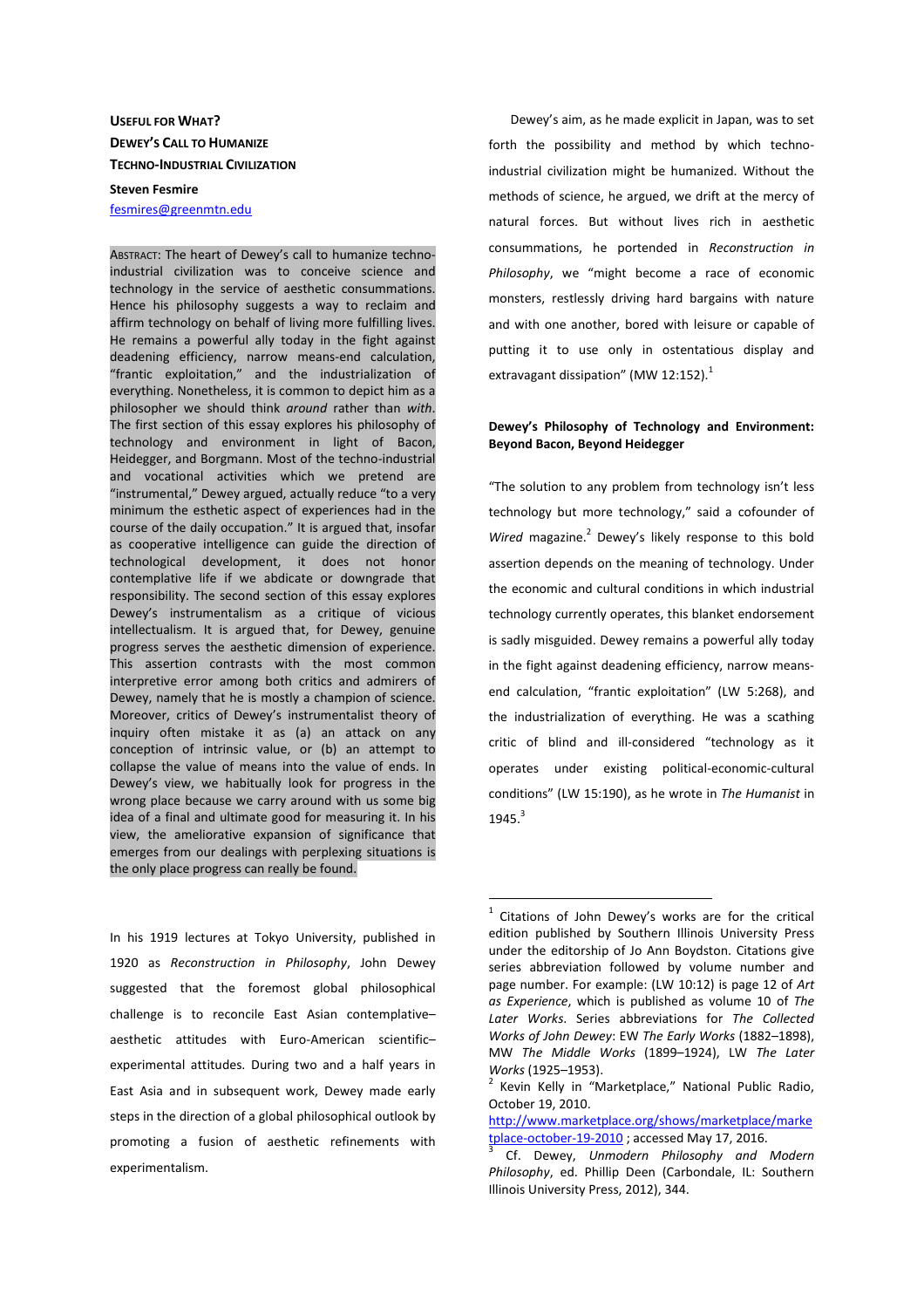Despite current narrow usage, all tool- or knowledgebased mediation of our environments is in a broad sense technological, if the term is approached along ancient Greek lines as processes that take place by means of human invention.<sup>4</sup> Technology in this inclusive sense, Dewey observed in "What I Believe," "signifies all the intelligent techniques by which the energies of nature and man are directed … ; it cannot be limited to a few outer and comparatively mechanical forms" (LW 5:270). This broad sense suggests a way to reclaim and affirm technology on behalf of living more fulfilling lives.

In his 1969 book *Agrarianism in American Literature*, Thomas Inge expressed a widely held view: technology corrupts while nature redeems.<sup>5</sup> This notion dualistically sets technology in opposition to nature. A Deweyinspired pragmatic approach rejects this persistent tendency to pit human intelligence in an antagonistic relation to nature, asks us to get clearer about our ends and values, and reflects on which technological innovations are functional or dysfunctional means to our most valuable ends.

We are always entangled in the hazy assumptions of our own day and the uninspected doctrines of bygone days. Economist Paul Krugman has lately called such bygone doctrines "zombie ideas," creeds of the living dead.<sup>6</sup> The habit of conceiving technology in an antagonistic way, or as an alien visitation, is among the most disturbingly consequential of our outdated zombie ideas.

If any outdated dualism foreshortens much of the history of American environmental thought, it is the sharp separation of human actors from pristine nature. For example, until relatively recently the prevailing tendency among wilderness advocates in the United States was to speak and write as though human inventiveness and technology are alien Euro-American intruders upon the natural scene. Nature, it was long held, is exemplified in wilderness, sharply set over and against things urbane, domestic, and agricultural.

This dualistic notion was intelligible in its original context. The classic idea of harmonious nature, married to the persistent (anti-Darwinian) Aristotelian doctrine that nature does nothing in vain, fed a nineteenthcentury romantic backlash against the modern Cartesian schism of values from nature. In the United States, romantic tendencies toward the revalorization of nature shone through the transcendentalists Emerson and Thoreau and found an environmental champion in John Muir's influential view of nature as a sympathetic home that ultimately requires little adaptation or transformation.

On Muir's romantic "preservationist" view—in contrast with the narrowly utilitarian "conservationist" view advanced by Gifford Pinchot, founder of the United States Forest Service in 1905—things in nature are ultimately what they ought to be. This is a pleasant thought, until we remember with Dewey that we have intellectually fashioned, reified, and idolized a harmonious and complete Nature in the image of our own greatly magnified human ideals. It is easier to serve and accommodate, without reshaping, a natural world that we believe has a final interconnected order, a single ultimate purpose, and an infinite stock of goodness. Our world, however, is dynamic and still emerging, not perfected.

We did not begin "playing God" with the advent of nuclear technology or genetic modification. If playing God means elevating humans above nature, then Western tradition has cast human minds and human knowledge in this worrisome transcendental role all

<sup>&</sup>lt;sup>4</sup> Larry Hickman emphasizes technological management, not control, and he argues that for Dewey technology was a way of engaging the world through the tools of inquiry. See, for example, Hickman's "Nature as Culture: John Dewey's Pragmatic Naturalism," in *Environmental Pragmatism*, ed. Andrew Light and Eric Katz (London: Routledge, 1996).

<sup>5</sup> M. Thomas lnge, *Agrarianism in American Literature* (New York: Odysseus Press, 1969). In Paul Thompson, *The Agrarian Vision* (Lexington: University Press of Kentucky, 2012), 7.

<sup>6</sup> Paul Krugman, "Rubio and the Zombies," *The New York Times*, February 14, 2013,

http://www.nytimes.com/2013/02/15/opinion/krugmanrubio-andthe-zombies.html? r=0; accessed May 17, 2016.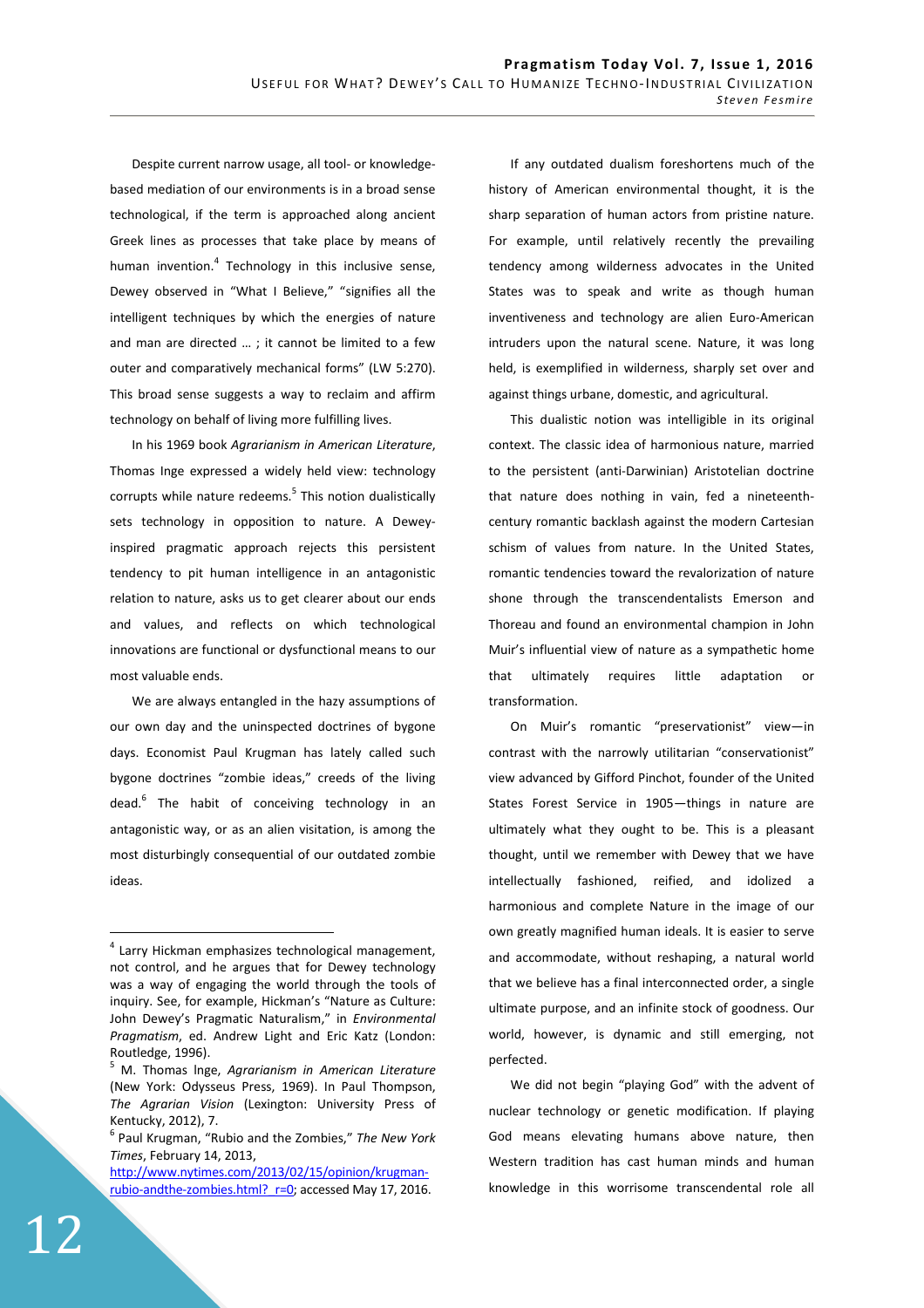along. Since the seventeenth century, philosophers have increasingly downplayed or dismissed the old supernaturalism while retaining the damaging sense of separateness from nature. They have thereby increased the antagonism that pits us against nature. These intellectual habits have outlived whatever usefulness they once had. Dewey's alternative approach was to reclaim technology as part of our cultural inhabitation of nature. He suggested a way to extol science and its technological applications, at least in the abstract, as essential to actualizing our most humane ideals. For in Dewey's view, the defensible aim of science and technology is to help make our lives together more significant and resilient.

By the 1940s Dewey even favored the word technology—if taken in his very broad sense—over instrumentalism to convey his operational view of scientific knowledge (LW 15:89). So taken, instead of calling a referendum on technology, we should strive to alter the current conditions in family, education, government, and industry in which our technologies are currently developed and deployed.

It is common to cherry-pick statements that depict Dewey as an excessive technocrat, a philosopher we should think *around* rather than *with*. Dewey's circa 1920s confidence in the humanizing arts of technological control at times strains our twenty-first-century eyes fatigued by resource depletion, oil wars, climate change, and American swagger. In his historical overview of the modern mechanical worldview in *Reconstruction in Philosophy*—which along with *The Quest for Certainty* contains his best technocratic cherries to pick—Dewey celebrated technologies implicated in some of our most serious contemporary environmental problems. For example, he wrote approvingly: "When chemical fertilizers can be used in place of animal manures, when improved grain and cattle can be purposefully bred from inferior animals and grasses, when mechanical energy can be converted into heat and electricity into mechanical energy, man gains power to manipulate nature" (MW 12:120).

A twenty-first-century nose catches occasional whiffs of Francis Bacon's "empire over nature" whenever Dewey overindulges in admiration for the industrial revolution and its progressive actualization of Bacon's watchword: "knowledge is power." Bertrand Russell even presented Dewey as a "power" philosopher promoting a socialized and technologically enhanced version of Nietzsche's will-to-power. Russell's pronouncements, though they remain very influential, never reflected any serious attempt to understand Dewey's positions.

Through the work of philosophical reconstruction, Dewey sought to "permit the Baconian aspirations to come to a free and unhindered expression" (MW 12:108). Bacon's active and operative inductive method of the 1620s of course heralded the empiricism of the eighteenth century and, eventually, the experimental methods that gradually took hold in the nineteenth century. It was not a mistake, Dewey wrote in *Reconstruction in Philosophy*, to banish Aristotelian final causes from nature and to shift discussion about purposes to "factors in human minds capable of reshaping existence" (MW 12:120). Dewey baldly stated that "A natural world that does not subsist for the sake of realizing a fixed set of ends is relatively malleable and plastic; it may be used for this end or that" (MW 12:120).

So, Dewey shared Bacon's commitment to advancing human welfare through scientific knowledge. But he thoroughly rejected Baconian *philosophy* as entangled in a tragically flawed view of human intelligence as "an exaggeratedly self-sufficient Ego" (MW 12:108). Bacon conceived human experience as dualistically set over and against nature, which must be subjugated. Hence Bacon valued and obeyed nature only inasmuch as this was necessary to extract secrets for humane ends. In Dewey's opposing view, as expressed in arguably his most Baconian book, experimental intelligence can

 $7$  Russell suggests that this is related to Dewey's Hegelian roots. On this controversy, see Tom Burke, *Dewey's New Logic: A Reply to Russell* (Chicago: University of Chicago Press, 1998), 21ff.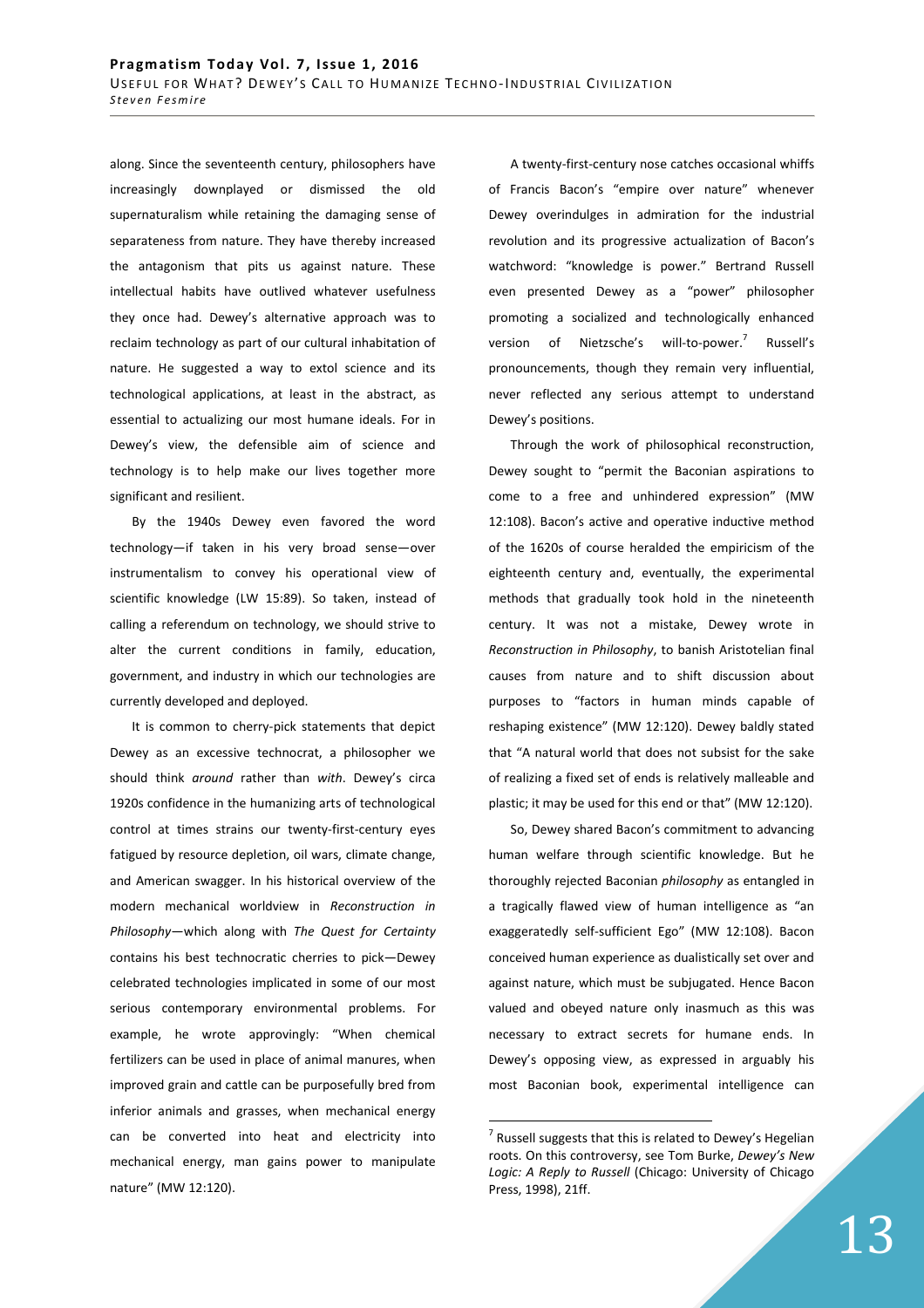indeed transform the world and reshape "those phases of nature and life that obstruct social well-being" (MW 12:108). *But* we thwart our own best aims when we fail to understand that human initiative, inventiveness, and labor are themselves natural events for which we are responsible. Technology and intelligent innovation does not descend from the heavens or from a psychical inner realm separated from our bodies and cultures. Sidney Hook summed up this humane, naturalistic spirit of Dewey's philosophy: "He has shown with patient detail that intelligence is at home in the natural world and not a mysterious intruder bringing its own standards from a realm beyond the skies."<sup>8</sup>

Dewey's existential attitude of "natural piety" in *A Common Faith* (1934) was an attempt to reconcile what is best in Euro-American romanticism with our scientific outlooks toward nature. Any appraisal of the shortcomings of Dewey's own natural piety, such as his systematic failure to appreciate the extent to which parts of nonhuman nature are looking back at us with awareness, should also recall the deep imprint of Emerson upon his thinking (e.g., MW 3:184-192). Dewey's pragmatism was an outgrowth of the American philosophical tradition, a fact that happily complicates any caricature of him as blithely celebrating what American environmental historian Donald Worster has helpfully called a "Linnaean" model of the exploitation of nature.<sup>9</sup>

Heidegger, whose philosophy of technology is often cited in opposition to Dewey, contended that means– end reasoning inevitably overreaches because it puts us in a controlling and "calculative" mode that hides aspects of the world. The central lesson of Dewey's *Experience and Nature* complements Heidegger's insight: Whatever is made visible by intelligence is always situated within the invisible. Yet unlike Heidegger (on a

standard reading), Dewey nowhere relegates engagement with practical human problems to secondclass status. Dewey wrote, for instance:

The visible is set in the invisible; and in the end what is unseen decides what happens in the seen; the tangible rests precariously upon the untouched and ungrasped. The contrast and the potential maladjustment of the immediate, the conspicuous and focal phase of things, with those indirect and hidden factors which determine the origin and career of what is present, are indestructible features of any and every experience. (LW 1:44)

With his rich ecological imagination, Dewey perceived that we typically fail to see the visible in light of the invisible, to intellectually map what we are focusing on so as to include the constitutive, enveloping situation or complex system. But in contrast with Heidegger, Dewey bitingly criticized all holdovers of the disengaged medieval *vita contemplativa* as aristocratic philosophies that maintain "institutionalized class interest" (LW 15:191).<sup>10</sup>

Albert Borgmann has developed Heidegger's insights to explore the way our lives become dominated by efficient devices. $^{11}$  For example, most of us in industrialized societies pay bills to run a furnace, replacing the seasonal rhythms that once centered on the hearth. Some devices have improved our quality of life, but we have also lost meaning-making "focal practices" that brought coherence, significance, and a sense of place. In his reconstruction of an early nineteenth-century boy's diary, *Diary of an Early American Boy*, Eric Sloane writes: "Few of us today

 $\overline{a}$ 

<sup>8</sup> Sidney Hook, *John Dewey: An Intellectual Portrait* (New York: John Day Co., 1939), 3.

<sup>9</sup> Donald Worster, ed., *Nature's Economy: A History of Ecological Ideas* (Cambridge, UK: Cambridge University Press, 1994), 53ff.

 $10$  For example, see Rorty's comparison of Heidegger and Dewey on the latter's treatment of "philosophies as if they were means to the enhancement of human life" (Richard Rorty, *Consequences of Pragmatism* [Minneapolis, MN: University of Minnesota Press, 1982], 50).

<sup>11</sup> On Borgmannn's critique, see Paul B. Thompson, *The Agrarian Vision* (Lexington, KY: University Press of Kentucky, 2010), ch. 5, "Farming as Focal Practice." For a critique of Borgmannn and Heidegger from the standpoint of Dewey's philosophy of technology, see Larry A. Hickman, *Pragmatism as Post-Postmodernism: Lessons from John Dewey* (New York: Fordham University Press, 2007), 92–111.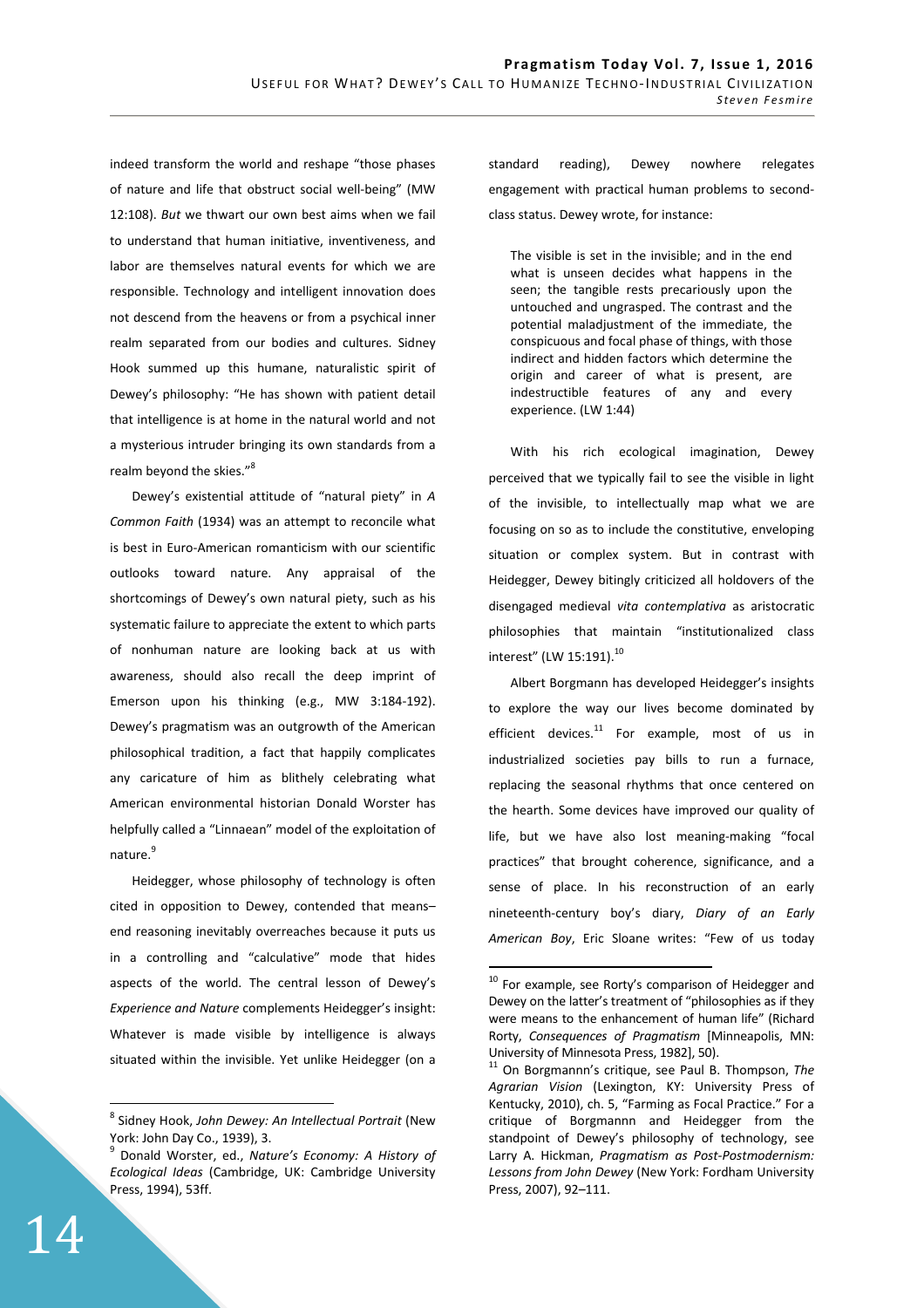would think of wood splitting as anything but a tedious chore, but when one learns to do it well, there is a certain joy involved. Striking your axe in an exact spot, watching a log divide miraculously into segments and squares with single blows, or even learning to stack a simple pile of wood correctly, gives pleasure to the art of woodsmanship."<sup>12</sup>

We should strive to conserve practices, ideas, and things that are functioning well. If in a specific context the aesthetic richness we directly experience as fulfilling in the course of daily occupations and interactions—for example, splitting wood and building fires—is reduced by a proposed technological device, then in that context the device may be a dysfunctional means to our most valuable ends. (Of course this depends on the situation and on our overall set of ends.) Our global fixation on new and ever-more-efficient devices has on the whole been blind, ill-considered, and exclusive. Quality of life has too often been eroded and contracted rather than enhanced and secured. Insofar as we establish democratic processes to formulate and manage problems by examining means in light of ends while reexamining ends in light of proposed means, we proceed intelligently. The direction of technological development is not an inevitable forward march. Insofar as cooperative intelligence can guide it, in Dewey's view it does not honor contemplative life if we abdicate or downgrade that responsibility.

Dewey argues in the newly recovered and published "lost" book, *Unmodern Philosophy and Modern Philosophy* (2012), that most of the techno-industrial and vocational activities which we pretend are "instrumental" actually reduce "to a very minimum the esthetic aspect of experiences had in the course of the daily occupation." We enjoy the anticipation of getting paid, but the way we make our living is "isolated from direct consummation and fulfillment."<sup>13</sup> To respond that

 $\overline{a}$ 

this is "just the nature of work" is a sign of neither practical realism nor wisdom. In *Experience and Nature*, Dewey clarified the tragic cost of an industrial imagination that idolizes efficient production and affordable consumption without taking stock of their collateral consequences:

The existence of activities that have no immediate enjoyed intrinsic meaning is undeniable. They include much of our labors in home, factory, laboratory, and study. By no stretch of language can they be termed either artistic or esthetic. … So we optimistically call them "useful" and let it go at that. … If we were to ask useful for what? we should be obliged to examine their actual consequences, and when we once honestly and fully faced these consequences we should probably find ground for calling such activities detrimental rather than useful. (LW 1:271–72)

Our problem, then, is not instrumental intelligence, but mechanically instrumental activity. Larry Hickman helpfully engages Dewey to criticize the latter as a narrowing product of "straight-line" instrumentalism that "works toward fixed goals, heedless of the collateral problems and opportunities that arise during the thick of deliberation."<sup>14</sup>

<sup>12</sup> Eric Sloane, *Diary of an Early American Boy* (Mineola, NY: Courier Dover Publications, 2008), 31.

<sup>13</sup> John Dewey, *Unmodern Philosophy and Modern* 

*Philosophy*, ed. Phillip Deen (Carbondale, IL: SIU Press, 2012), 344. Dewey's robust philosophy of technology is beginning to receive a new round of scholarly attention in light of insights in this book (see especially 203–51).

<sup>&</sup>lt;sup>14</sup> Hickman, "Nature as Culture: John Dewey's Pragmatic Naturalism," 50. Other relevant works by Hickman include *Philosophical Tools for Technological Culture: Putting Pragmatism to Work* (Bloomington, IN: Indiana University Press, 2001); "Dewey's Theory of Inquiry," in *Reading Dewey: Interpretations for a Postmodern Generation*, ed. Larry A. Hickman (Bloomington, IN: Indiana University Press, 1998); and his earlier defense of a pragmatic view of technology in *John Dewey's Pragmatic Technology* (Bloomington, IN: Indiana University Press, 1990), 13ff. In contrast with Hickman's reading, Robert Brandom presents Dewey as a materialist whose instrumentalism pivots on subjective satisfaction of desires. See Robert B.

Brandom, *Perspectives on Pragmatism* (Cambridge, MA: Harvard University Press, 2011), 42, 51–51, 72–77. Brandom's reading differs markedly from my own.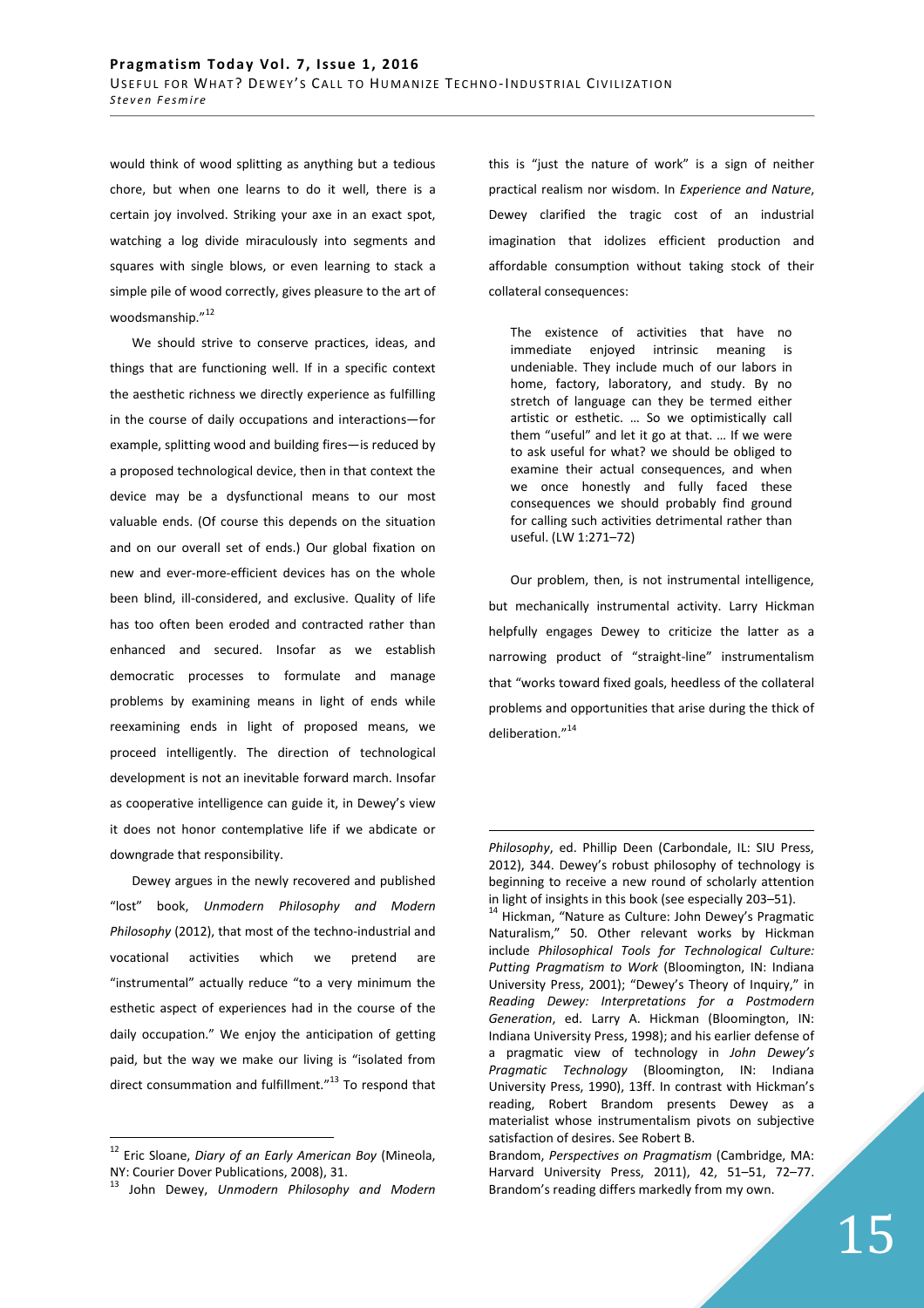Dewey argued that blanket criticism of means–end or technological reasoning—such as the now-popular notion in some circles that such reasoning is invariably exploitative—does little "to free experience from routine and from caprice" (MW 10:45). He sought to liberate human activities from an anesthetizing status quo, in part by advancing an educational vision of forwardlooking, aesthetically funded intelligence that imaginatively projects new ends. Ends fixed in advance and quarantined from scrutiny, such the worship of efficiency, can impoverish the art of inquiry.<sup>15</sup> Through imaginative engagement we see extant conditions in light of novel possibilities so that we might guide the world's transformation by taking an "excursion from the actual into the possible" (LW 8:198). This is part of Dewey's picture of technological innovation and instrumental intelligence that have intrinsic worth, that is, in which means are valued for themselves and aesthetically enjoyed (MW 10:45). It is a perverse irony that what goes by the name of progress is often purchased by sacrificing the very goods this "progress" is defensibly a means toward.<sup>16</sup>

## **Dewey's Instrumentalism vs. Intellectualism: Progress Serves the Aesthetic**

Perhaps the most common interpretive error among both critics and admirers of Dewey has been to read him mostly as a champion of science. This misreading marginalizes Dewey's reflections on the primacy of the qualitative in works such as *Experience and Nature*, "Qualitative Thought," and *Art as Experience*. Dewey repeatedly criticized the "intellectualist's fallacy" that reduces all experiencing to knowing. The "real" or "nature" cannot be boiled down to the distinct objects of scientific study alone; nature's emergent potential is also

disclosed by artistic-aesthetic and practical experiences. The Western philosophical tradition has singled out knowing as quintessentially human, as though it is less essentially human to experience things practically or aesthetically. We have correlatively reduced nature to the distinct and explicit traits by which things are known.

This "vicious" intellectualism, as James called it, is a bad intellectual habit that we need to get over. Not only does it tend to reduce nature to inert mechanisms "out there," a tired relic of pre-ecological European philosophies, but it also obscures or excludes the primary characteristics through which things are used, enjoyed, loved, and shunned. Moreover, when we fail empirically to note that nature is charged with hidden potential, then human imagination and creativity are left to seek refuge in a private and occult subjective realm discontinuous with natural events and forces. That which is implicit and noncognitive is relegated to the private and non-natural inner space of "mind" set over and against the "real" traits of nature, as though mind and culture are not themselves natural outcroppings.

In opposition, Dewey asserted that "what is really 'in' experience extends much further than that which at any time is known" (LW 1:27). Things are dealt with, used, enjoyed, and endured (LW 1:28). A *genuinely* empirical philosophy should not ignore the primary originating context that gives urgent import and intent to what is judged and scientifically known. This qualitatively rich primary context—which Dewey in *Experience and Nature* called "primary experience"—makes scientific knowledge and technology themselves biologically explicable as ways of enriching what Dewey called human "action-undergoing" (LW 1:28–30).

When we ask which scientific questions are most worthy of investigation, and which technologies are actually worth developing, we broach questions that implicate our highest ideals. What should count as progress? Ultimately, what is our science, technology, and information most defensibly a means toward? In response, Dewey emphasized the immediately possessed meanings and enjoyments that characterize all

<sup>15</sup> On inquiry as art, see Jim Garrison, *Dewey and Eros: Wisdom and Desire in the Art of* 

*Thinking* (New York: Teachers College Press, 1997).

<sup>&</sup>lt;sup>16</sup> I am grateful to Routledge Press for permission to draw from the manuscript of my book *Dewey* (New York: Routledge, 2015) in the Routledge Philosophers series.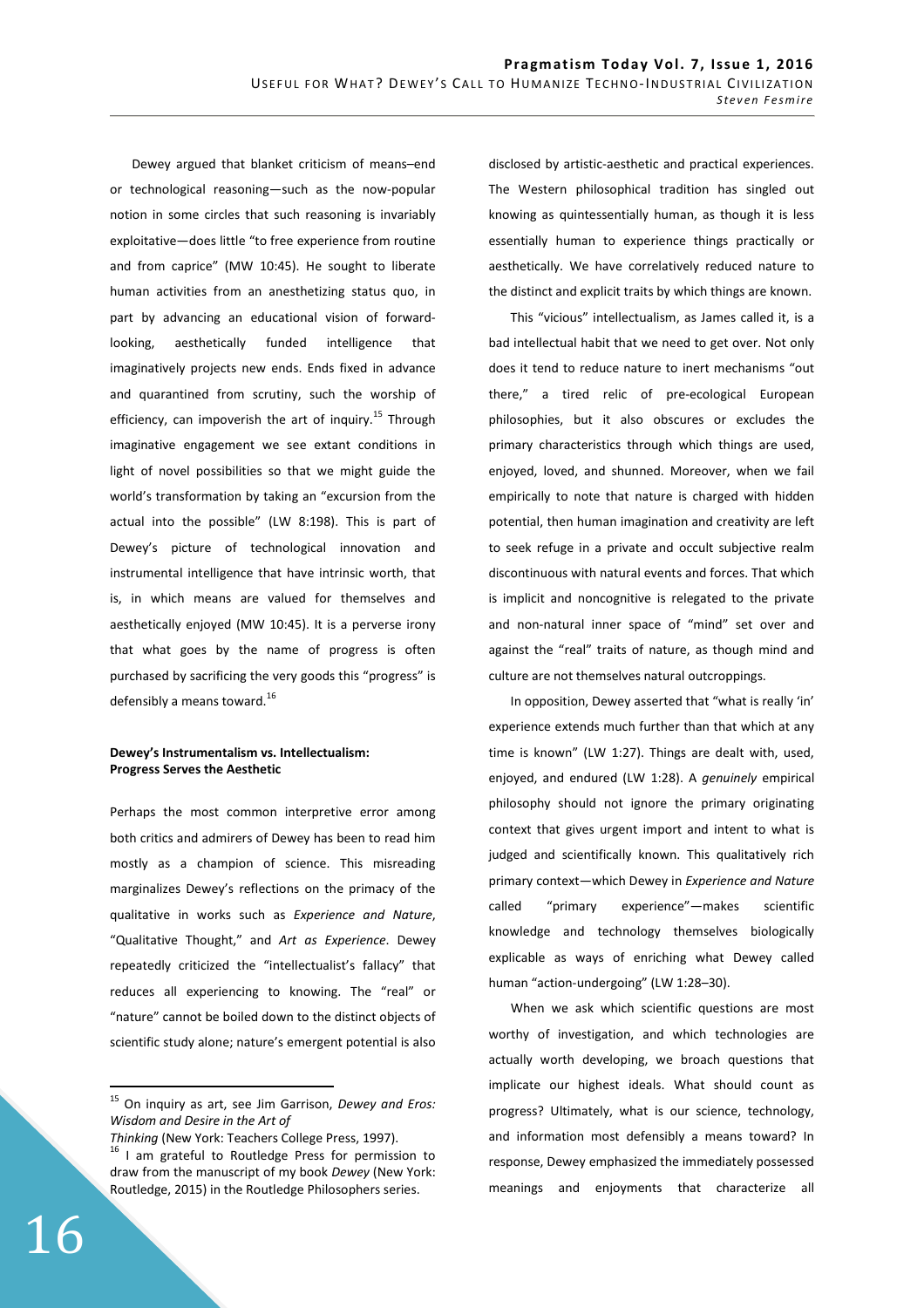experiences developed toward fulfillment (LW 10:42-50). He consistently condemned the still-dominant utilitarianindustrial outlook that narrows the affective horizon of immediate experience, to the detriment of meaningful, value-rich, and responsive lives. Science, which Dewey construed broadly to encompass all of the predominantly intellectual endeavors engaged in an experimental method of inquiry—regardless of the mother tongues of those doing the knowing—is a central art that is "auxiliary to the generation and utilization of other arts" (LW 10:33). In a footnote to *Art as Experience*, Dewey cross-referenced an earlier remark from *Experience and Nature*, doing the scholarship for us to ensure we do not mistake or subvert his meaning. In *Experience and Nature* he had written:

The only distinction worth drawing is not between practice and theory, but between those modes of practice that are not intelligent, not inherently and immediately enjoyable, and those which are full of enjoyed meanings. When this perception dawns, it will be a commonplace that art—the mode of activity that is charged with meanings capable of immediately enjoyed possession—is the complete culmination of nature, and that "science" is properly a handmaiden that conducts natural events to this happy issue. (LW 1:269)

Hence, for Dewey, science (when taken broadly) is an operative art whose proper role is to serve the aesthetic (when taken broadly) (LW 10:33; LW 1:269). This statement hinges on Dewey's sense of the objective and revelatory aspects of the aesthetic. Both as a natural phase of ordinary life and as developed in formalized arts, the aesthetic quality of an experience "is attained only when, by some means, terms are made with the environment" (LW 10:23). As Jeffrey Petts succinctly captures Dewey's unconventional sense, "aesthetic experience is a critical, adaptive felt response, revealing value in the world."<sup>17</sup>

 $\overline{a}$ 

Critics of Dewey's "instrumentalist" theory of inquiry nonetheless often mistake it as (a) an attack on any conception of intrinsic value, or (b) an attempt to collapse the value of means into the value of ends. The latter misreading has long baffled careful readers of Dewey's ethical and political works, which pivot on the idea that we must state our objectives—for example, political ends such as justice, equality, and liberty—in terms of the social means we plan to use to attain them. Then we must dramatically rehearse the whole set of resulting consequences (see *Theory of Valuation*, LW 13:226-236). In contrast with 1930s Marxists, Dewey's pragmatist political theory, as expressed in works such as *Liberalism and Social Action* (1935), was accordingly a radicalism for grown-ups—those with the courage and patience to secure the "democratic means to achieve our democratic ends" (LW 11:332), as he wrote in his 1937 critique of Soviet exile Leo Trotsky.

 The former popular misreading, namely that Dewey's instrumentalism was somehow an attack on intrinsic value, has led imperceptive critics to write as though Deweyans might at any moment grab Yo-Yo Ma by the collar and demand to know "What are you doing that for?" There is indeed a purpose to playing the cello. It is to enhance this immediate (often shared) experience. The cello is "instrumental" to just that, the playing and listening, whatever other value it may have by way of showcasing talent or garnering a livelihood. Contrary to attributions by influential critics like Brand Blanshard, Dewey did not reject the idea of immediate enjoyments such as growth, joyfulness, learning, love, or listening to a cello being valued without conscious reference to further purposes. He rejected the notion of intrinsic value only (1) in the Kantian sense in which the end is valued unconditionally and hence is beyond appraisal, good without qualification, or (2) in the sense in which there are goods that *in no way* enrich future experience, which is hard to imagine.

In *Art as Experience*, Dewey clarified his instrumentalism in light of this lifelong emphasis on the felt significance of immediate experience:

<sup>&</sup>lt;sup>17</sup> Jeffrey Petts, "Aesthetic Experience and the Revelation of Value," *Journal of Aesthetics and Art Criticism* 58, no. 1 (2000): 61–71.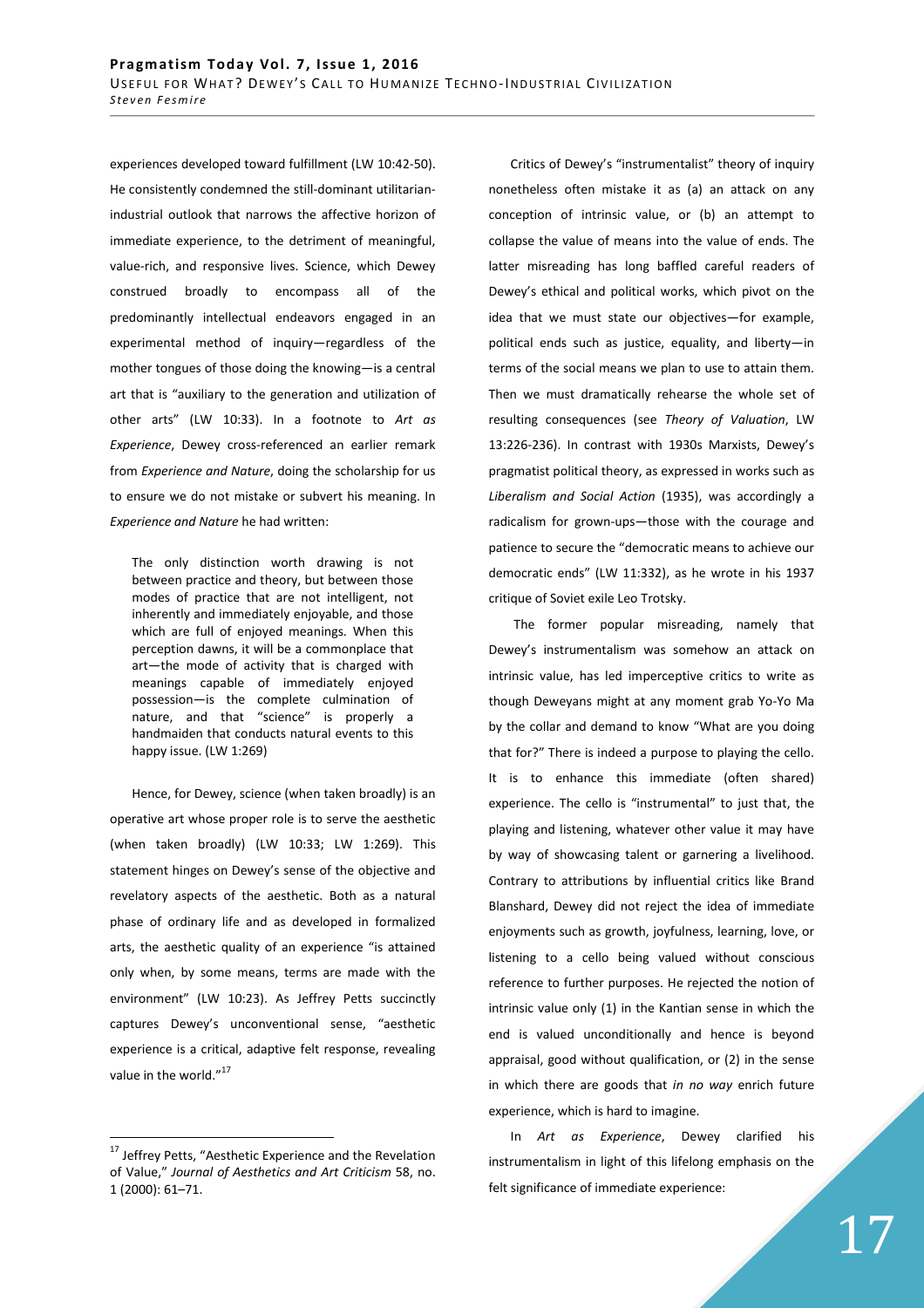What is intimated to my mind, is, that in both production and enjoyed perception of works of art, knowledge is transformed; it becomes something more than knowledge because it is merged with non-intellectual elements to form an experience worthwhile as an experience. I have from time to time set forth a conception of knowledge as being "instrumental." Strange meanings have been imputed by critics to this conception. Its actual content is simple: Knowledge is instrumental to the enrichment of immediate experience through the control over action that it exercises. (LW 10:294)

Instruments invariably imply purposes, and hence some conception of progress toward those purposes. Perhaps Dewey's clearest discussion of progress was in the concluding section of *Human Nature and Conduct*. The gist of his view is that we habitually look for progress in the wrong place because we carry around with us some big idea of a final and ultimate good (see MW 14:198). This struck Dewey as analogous to a physician who seeks to heal patients in light of some static, complete, and universal ideal of perfect health, instead of experimentally aiding living processes of recovering (MW 14:196).

Witness, for example, the quest today by wellmeaning economists for a single, predetermined metric that we should always follow to optimize policy outcomes. The unexamined assumption is that policy experts just set the facts in front of their minds' eyes, apply the right principles, rules, or metrics, and reach an optimized outcome that is ready-to-implement. This would be fine if, from the start, there had been only one legitimate direction in which to be tugged; or if the problem eliciting investigation had been merely psychological, or simply intellectual, not inextricably folded into the existential situation at hand. However, situational conflicts are not merely specious, and there is seldom a single correct rational judgment that will sweep the path to progress clear. Situational conflicts are rarely so superficial as to evaporate upon analysis.

Most widely shared problems today are "wicked" rather than benign, in the contemporary sense that (1) there is no single definitive solution and (2) the way we formulate a problem and appraise success in dealing with it are themselves at issue. Dewey's experimental approach, as Bryan Norton wisely emphasizes in *Sustainable Values, Sustainable Change* (2015), was always more improvisational, pluralistic, adaptive, social, and nimble-footed. $18$  Dewey sought a practical footing informed by conflicting, legitimate claims in complicated situations. These forces, which inhere in the situation and not just in our vexed psyches, tug us in incompatible directions. We must deal with them if we are to learn our ways together—locally, regionally, nationally, and globally—toward our best ideals. Indeed, Dewey implied that the need to manage such divergent forces is what gives practical decision making its richness and vitality (see "Three Independent Factors in Morals," LW 5:280- 281).

Achievements and progressive innovations in our dealings with intrinsically messy problems are real, and they are to be celebrated. But they are not measurable by any rigid "general formula of progress" (MW 14:196). Dewey rejected the two most influential variations of the misguided quest for an absolute standard by which to measure progress: 1) the juvenile notion that progress toward our ideals "means a definite sum of accomplishment which will forever stay done, and which by an exact amount lessens the amount still to be done… on our road to a final stable and unperplexed goal," and (2) the popular though foolishly pessimistic notion that all achievements are negligible in comparison to ultimate and perfect goods (MW 14:197-198).

Even a Deweyan aesthetic imperative to act so as "to increase the meaning of present experience" (MW 14:196) may, he argued, become a rigid standard that distracts people's moral imaginations from "the concrete elements entering into the situations in which they have

<sup>18</sup> Bryan Norton, *Sustainable Values, Sustainable Change* (Chicago: University of Chicago Press, 2015). On "wicked problems," see especially Norton, ch. 2. On Dewey and improvisational intelligence, cf. Steven Fesmire, *John Dewey and Moral Imagination: Pragmatism in Ethics*  (Indiana University Press, 2003).